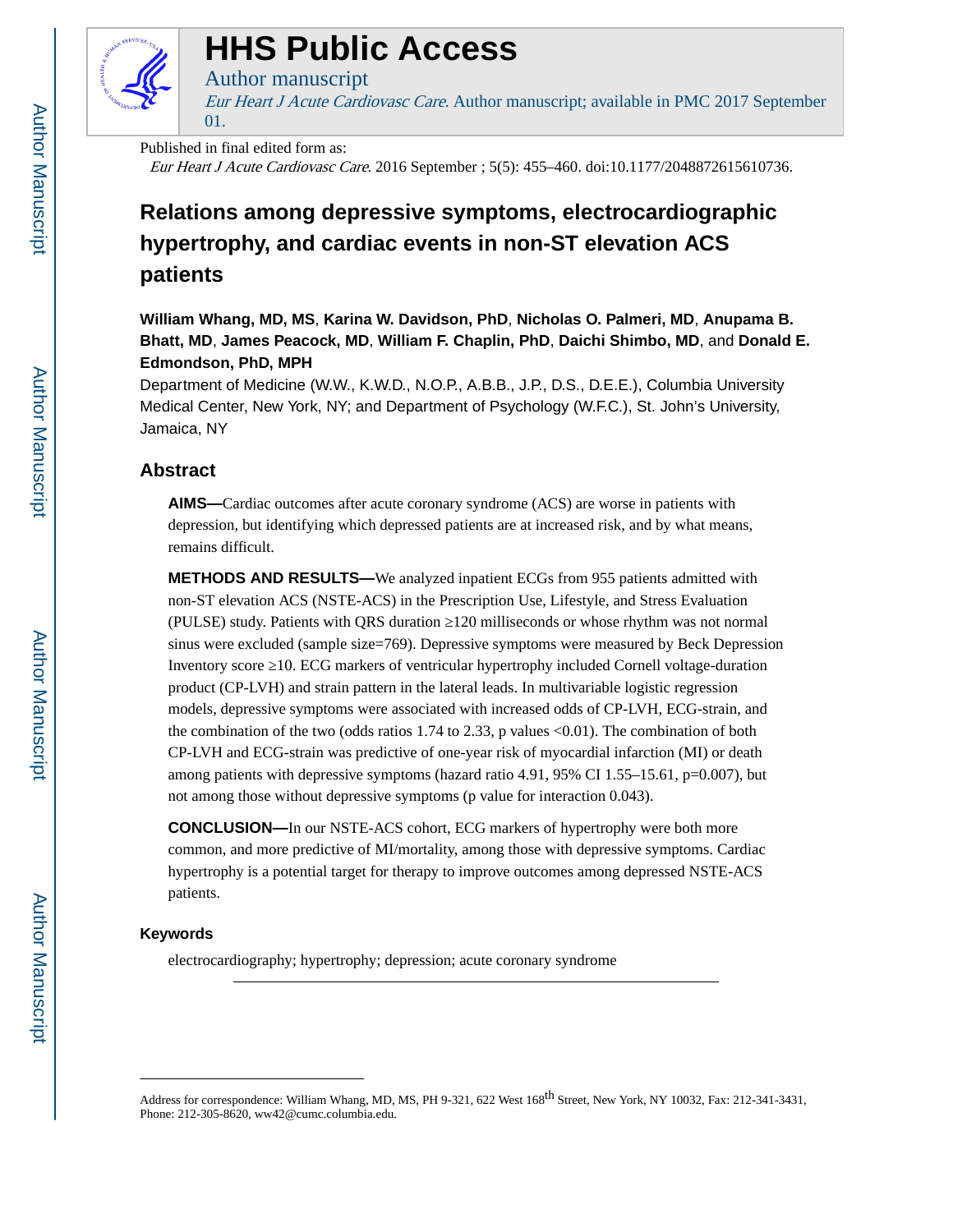## **INTRODUCTION**

Among patients with acute coronary syndrome (ACS), individuals with depressive symptoms are at higher risk for ACS recurrence and cardiac mortality compared with those without depressive symptoms.<sup>1, 2</sup> Several mechanisms have been postulated to explain this excess risk, including reduced adherence to medical treatments and behavioral recommendations among depressed patients,  $3, 4$  increased inflammation,  $5$  endothelial dysfunction,<sup>6</sup> abnormal platelet reactivity,<sup>7</sup> and reduced heart rate variability.<sup>8</sup>

Abnormal cardiac sympathetic activation has previously been observed in patients with major depression.<sup>9, 10</sup> A recent animal model has suggested that abnormal cardiac sympathetic activation may play an important role in the poor prognosis associated with depression after myocardial infarction.<sup>11</sup> To test this in humans, electrocardiographic markers may reflect the consequences for cardiac performance of the autonomic dysregulation commonly found in depressed patients,<sup>12, 13</sup> and so may also help to identify those patients with depression who are at particularly high risk for recurrent cardiac events. Electrocardiographic left ventricular hypertrophy (LVH) and strain pattern consisting of repolarization abnormalities in the lateral leads predict cardiac mortality in patients with hypertension,<sup>14</sup> aortic stenosis,<sup>15</sup> and ACS.<sup>16</sup> We assessed the relation between ECG markers of LVH and depression in patients with non ST elevation ACS (NSTE-ACS), expecting that depressed patients may more commonly have repolarization abnormalities. Also, we hypothesized that that depressed patients with these ECG abnormalities may be at particular risk for adverse outcomes after ACS.

## **METHODS**

#### **Patient selection and depression/anxiety symptom evaluation**

Institutional Review Board approval for this study was obtained at Columbia University. The cohort was drawn from the Prescription Use, Lifestyle, and Stress Evaluation (PULSE). a prospective cohort study of depression after  $ACS$ ,<sup>17</sup> Participants were recruited from patients admitted to Columbia University Medical Center between February 2009 and June 2010. ACS events were defined according to American Heart Association/American College of Cardiology criteria<sup>18</sup> as either acute MI or unstable angina. All patients had symptoms consistent with acute myocardial ischemia and at least one of the following: ischemic electrocardiographic changes (i.e. ST depression and/or T-wave abnormalities), an angiogram indicative of coronary artery disease on current admission, and/or documented history of coronary artery disease according to a stress test during the index admission or previous coronary angiogram. Patients who presented with an acute rise in serum troponin I levels >0.4 ng/ml were categorized as MI. A study cardiologist confirmed ACS eligibility for all patients.

A total of 1087 patients were enrolled in PULSE, and for this analysis we drew our sample from the 955 patients who were admitted with NSTE-ACS (87.9% of the total ACS sample). Participants were followed as long as one-year after their initial NSTE-ACS event. Cardiovascular events including myocardial infarction and/or death were identified by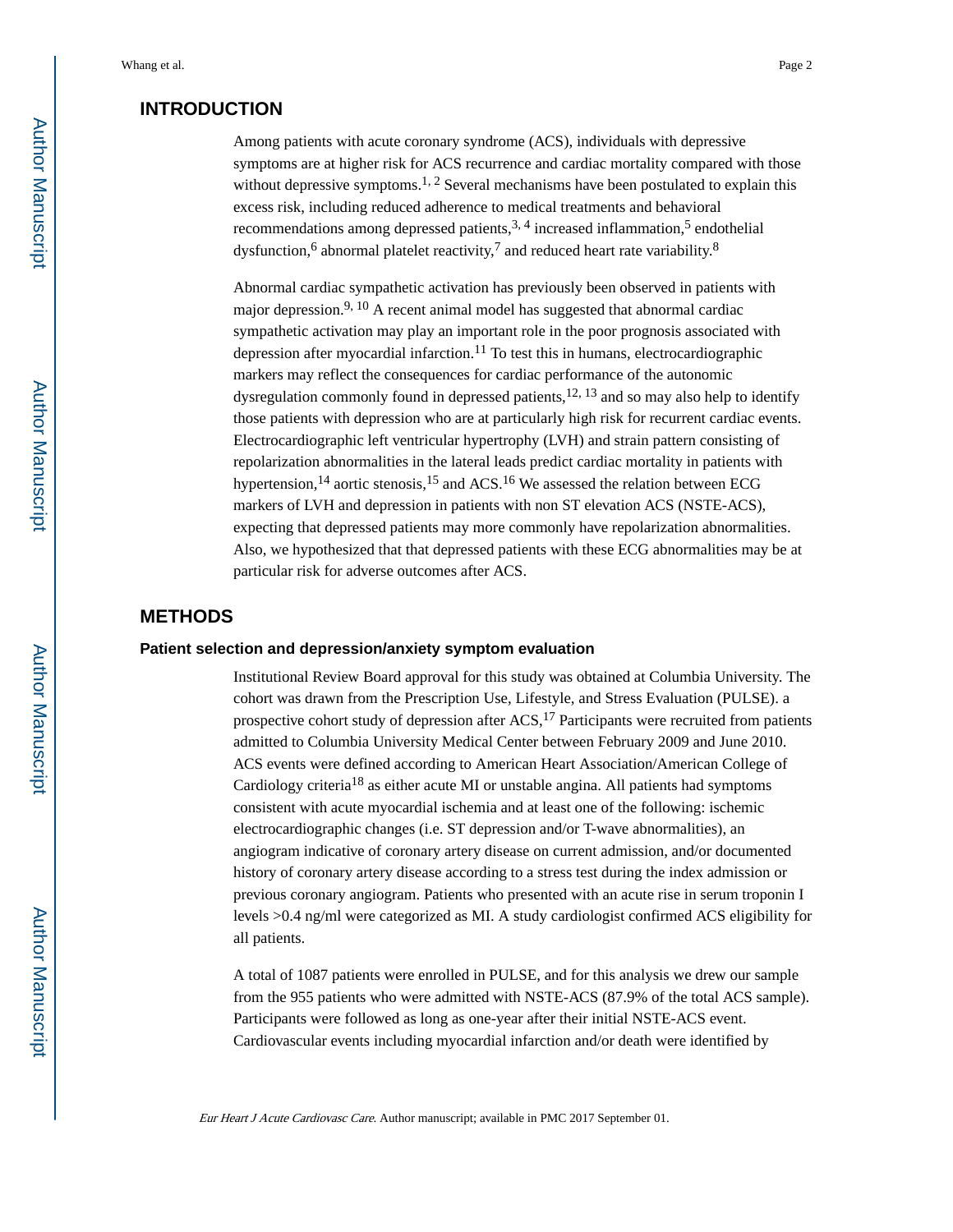participant report with medical record adjudication, electronic medical record search, and National Death Index search during follow-up.

The Beck Depression Inventory  $(BDI)$ , <sup>19</sup> a 21-item self-report measure of depressive symptom severity, was administered within one week after the index ACS event, while patients were still hospitalized. The BDI is a well-validated questionnaire with the most extensive evidence of validity for predicting MI recurrence and death compared to all other self-report measures. Based on prior studies in cardiac patients,  $20-23$  the BDI score was dichotomized, and a score 10 was considered to indicate significant depressive symptoms.

Twelve-lead ECGs were acquired during hospitalization for ACS, analyzed by physician/ medical student researchers and then over-read by a cardiologist (WW). All ECG interpretations were performed blinded to depression status. For this study we excluded patients with QRS duration 120 milliseconds or those whose rhythm was not normal sinus. Left ventricular hypertrophy (CP-LVH) was defined according to Cornell voltage-duration product {[RaVL+SV3+(6 mV in women)]\*QRS duration} 2440 mV-ms.<sup>24</sup> ECG-strain was defined according to the presence of 1 mm ST depression and/or T-wave inversion in any lateral lead (I, aVL, V5, or V6).<sup>16</sup> Measurements were taken using CardioCalipers software (Iconico, Inc., New York, New York).

#### **Statistical Analyses**

All analyses were performed with SPSS Version 22 software (IBM Corp., Armonk, NY). Participants with and without depressive symptoms were compared using t-tests for continuous measures and chi-square tests for categorical measures. We estimated logistic regression models for odds ratios of the association of different ECG markers of hypertrophy with depressive symptoms. Three separate regression models were estimated, for CP-LVH, ECG-strain, and the presence of both CP-LVH and ECG-strain together. Full multivariable models included age, sex, black race, body mass index, ACS type, hypertension, diabetes, reduced estimated glomerular filtration rate  $\langle 60 \text{ ml/min/1.73 m}^2$ , left ventricular ejection fraction <0.40, heart rate by ECG, systolic blood pressure on admission, smoking, reported history of antidepressant use prior to admission, and history of beta blocker use.

We used proportional hazards models to estimate the risk of MI/death within one year of the index ACS event associated with different ECG markers. Then, we estimated models separately in patients with and without depressive symptoms. Finally, we estimated model in all patients together, with multiplicative interaction terms between depressive symptoms and each ECG marker to assess for effect modifiers.

## **RESULTS**

Among 955 participants with NSTE-ACS in PULSE, 109 were excluded for QRS duration ≥120 msec, 67 for rhythm other than normal sinus, and 10 for poor quality/missing ECGs, resulting in a sample size of 769 for analysis. Participants with depression were more likely to be female and/or black, to have diabetes mellitus, and to report smoking. Average heart rate was higher among those who reported depressive symptoms. The proportion of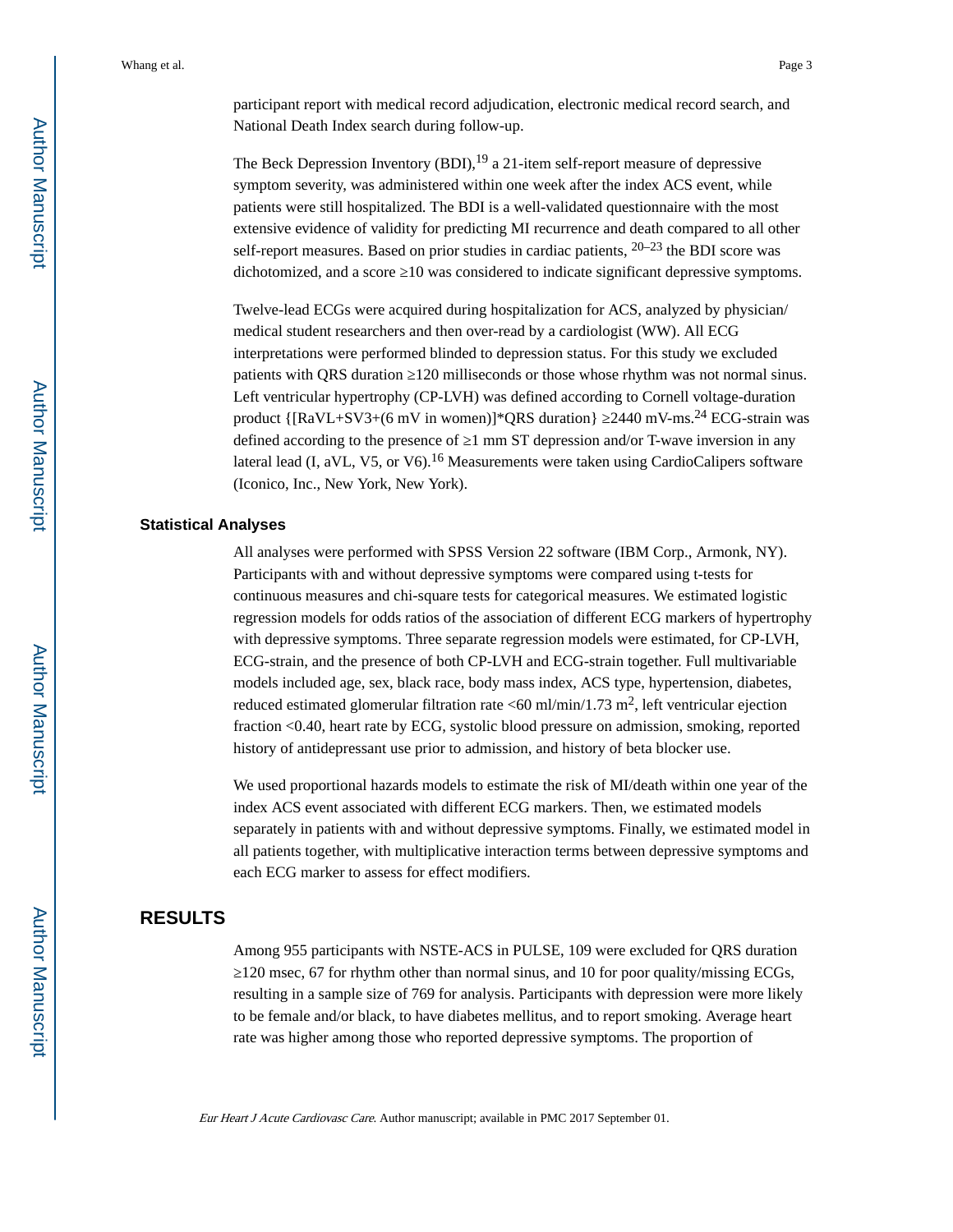participants who presented with MI or left ventricular ejection fraction <0.40 were not significantly different between those with and without depression.

ECG markers of hypertrophy, including CP-LVH, ECG-strain, and the combination of CP-LVH and ECG-strain were each more frequent in the depressed group (Table 1). In separate age/sex/race- adjusted logistic regression models (Table 2), depressive symptoms were associated with increased odds of CP-LVH (odds ratio = 1.76, 95% CI 1.13–2.76), ECGstrain (OR 1.59, 95% CI 1.13–2.24), and the combination of CP-LVH and ECG-strain (OR 1.85, 95% CI 1.09–3.13). In full multivariable models, the association of depressive symptoms with these ECG markers was stronger (odds ratios 1.74 to 2.33, p values 0.005 to 0.008). The relation between depression and ECG markers did not differ between men and women (p value for interaction 0.898 to 0.943).

Nominal 1-year proportions for MI/death according to depressive symptoms and each ECG marker of hypertrophy are shown in Table 3. The presence of either depressive symptoms or an ECG marker alone was not associated with higher risk. However, when both depression and an ECG marker were present, the risk of MI/death was particularly high. Among patients with depressive symptoms and the combination of CP-LVH and ECG-strain (N=33, 4.3% of the sample), the nominal 1-year risk of MI/death was 24.2% (p for interaction 0.054). Adjusted hazard functions for MI/death also demonstrated evidence for an interaction between depressive symptoms and the combined presence of CP-LVH and ECGstrain (Figure). A proportional hazards model with full multivariable adjustment demonstrated a statistically significant interaction between depressive symptoms and the combination of CP-LVH and ECG-strain  $(p=0.043)$ . In the subgroup of participants with depressive symptoms, the presence of CP-LVH and ECG-strain together was associated with elevated risk of MI/death in full multivariable models (hazard ratio 4.91, 95% CI 1.55– 15.61, p value 0.007), whereas the risk was not elevated in the subgroup without depressive symptoms (hazard ratio 0.591, 95% CI 0.13–2.74, p value 0.502).

## **DISCUSSION**

In this cohort of patients who presented with NSTE-ACS, ECG markers of cardiac hypertrophy including CP-LVH, ECG-strain, and the combination of the two were significantly more frequent among those with depressive symptoms. This relation held even with adjustment for multiple cardiovascular risk factors such as reduced left ventricular ejection fraction, reduced eGFR, and hypertension. The strength of association with depressive symptoms was greatest for the combination of CP-LVH and ECG-strain. Our findings are consistent with a prior cross-sectional study of 2420 subjects without known cardiovascular disease, among whom depressive symptoms measured by BDI score were associated with increased left ventricular mass index and with measures of diastolic dysfunction by echocardiography.25 Our study extends this work to an ACS sample and with application of validated ECG criteria for detection of hypertrophy.

The ECG markers identified in our analysis suggest that depressive symptoms are associated with changes in cardiac structure that occur over the course of months or years. We cannot rule out the possibility that individuals with more severe cardiac disease develop depressive

Eur Heart J Acute Cardiovasc Care. Author manuscript; available in PMC 2017 September 01.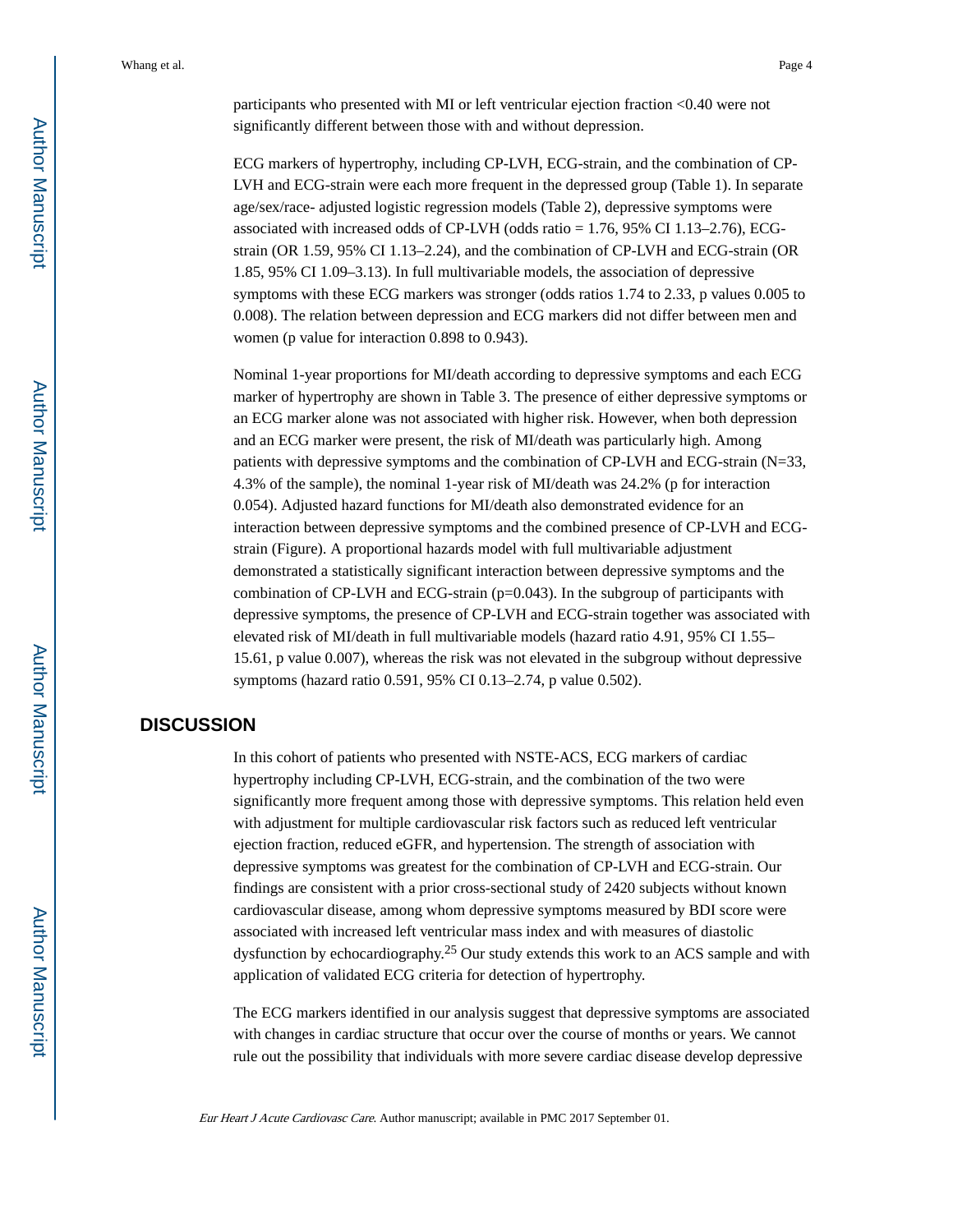symptoms as a consequence. However, it is also possible that depressive symptoms themselves contribute to hypertrophy, and a potential mechanism for the association involves elevated sympathetic activity. An investigation of cardiac norepinephrine spillover using coronary sinus sampling in 39 subjects with major depressive disorder and 76 healthy subjects demonstrated reduced norepinephrine reuptake among those with major depression.26 Similarly, a recent rodent model of myocardial infarction demonstrated cardiac sympathetic hyperinnervation and left ventricular hypertrophy in rats with induced depression.<sup>11</sup> Our study is consistent with the idea that depression leads to subsequent hypertrophy, potentially due to increased cardiac sympathetic activation.

In this study, 33% of participants were depressed, and 12% showed the CP-LVH with ECGstrain pattern. Neither depression nor CP-LVH with ECG-strain pattern were independently associated with increased risk, but patients with the confluence of depressive symptoms and CP-LVH with ECG-strain pattern were at particularly high risk for death/MI by one year, compared with patients with depressive symptoms alone or ECG markers alone. In the Global Utilization of STrategies to Open occluded arteries (GUSTO IV) study of 7443 NSTE-ACS patients, there was a two-fold difference in mortality at one year among those with ECG-LVH with strain pattern (14.3%) compared with those without (7.1%), and this difference was significantly more pronounced in women than men.<sup>16</sup> In our study, the association of CP-LVH and ECG-strain with depressive symptoms was present regardless of sex. Women are known to report depressive symptoms more frequently than men after ACS,<sup>27</sup> and in our NSTE-ACS cohort, women comprised a greater proportion of patients with depressive symptoms. Thus, it is possible that differences in the burden of depressive symptoms may explain part of the sex interaction noted in GUSTO IV.

The risk of cardiac mortality associated with depressive symptoms in ACS is widely recognized, but trials of therapies to modify this risk have generally reported null findings  $^{28}$ or have not been powered for cardiac mortality outcomes.<sup>29–31</sup> Our findings suggest that 12lead ECGs may offer important markers of cardiac risk among ACS patients with depressive symptoms to guide future trials of therapy.

The ECG markers in our study may also serve as a potential target of therapy in depressed patients with cardiac disease. In the Losartan Intervention For Endpoint Reduction in Hypertension (LIFE) study, reduction in LVH according to CP-LVH and ECG-strain was associated with lower risk of cardiovascular mortality and sudden cardiac death.32 Treatment that is focused on interruption of cardiac disease progression may offer more benefits, certainly in terms of cardiac events, than treatment of depressive symptoms per se.

Limitations of our study include the small number of endpoints, such that our findings may be the result of chance. However, the interaction between depressive symptoms and CP-LVH and ECG-strain was preserved with adjustment for numerous other predictive variables including hypertension, diabetes, and reduced left ventricular ejection fraction. Another limitation of our analysis is the single time point for ECG capture and analysis, such that we cannot assess for the impact of changes in depressive symptoms on ECG markers. Also, we did not collect magnetic resonance imaging or echocardiographic information regarding ventricular hypertrophy, such that we cannot correlate our ECG findings with other imaging

Eur Heart J Acute Cardiovasc Care. Author manuscript; available in PMC 2017 September 01.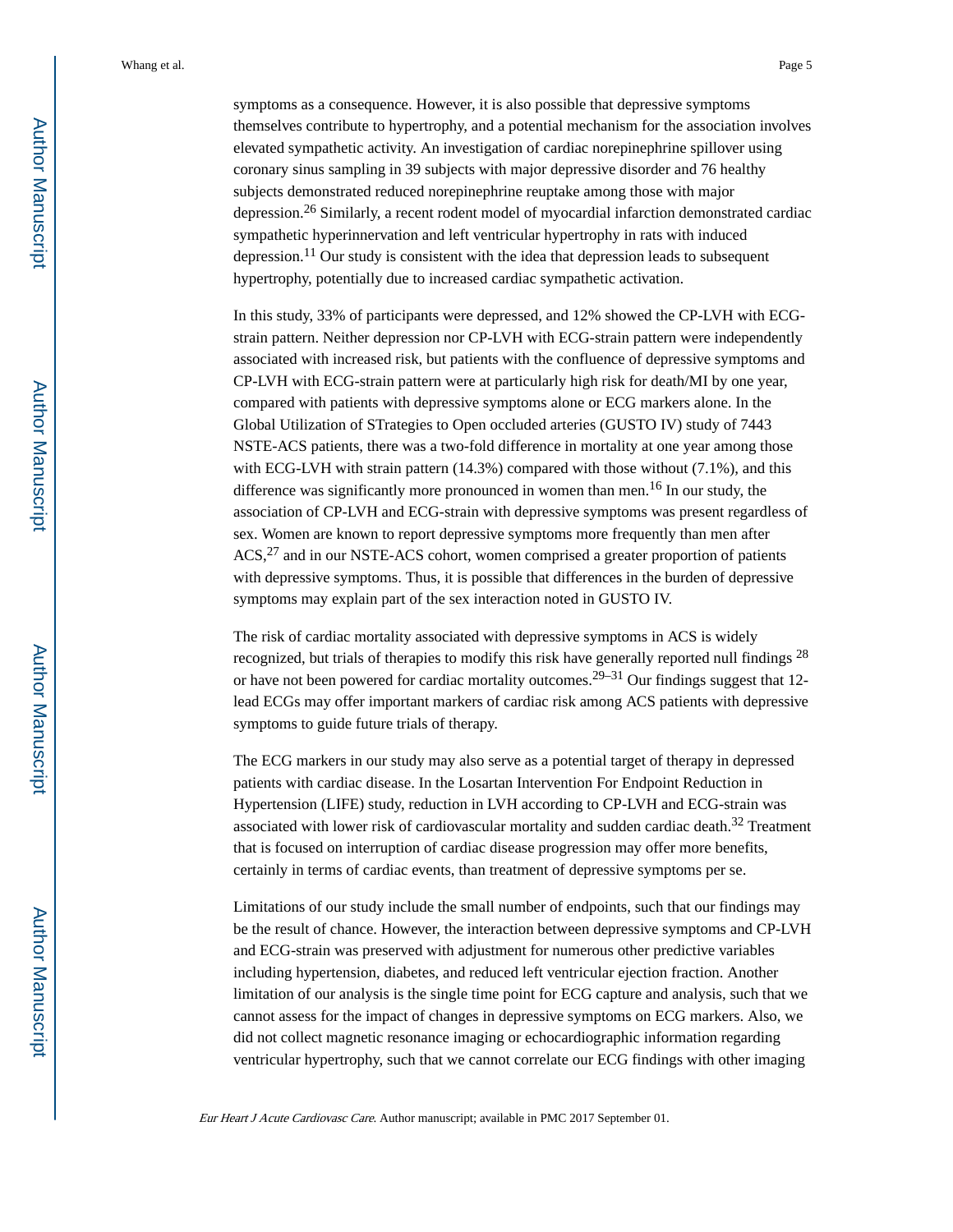modalities. ECG measures of hypertrophy have generally been found to be specific, but not sensitive for ventricular hypertrophy based on these other methods.<sup>33</sup> In addition, we used a marker for depressive symptoms based on a self-report inventory, rather than an interviewbased diagnosis for depression.

In conclusion, in our NSTE-ACS cohort, ECG markers of hypertrophy were both more common, and more predictive of MI/mortality, among those with depressive symptoms. Cardiac hypertrophy is a potential target for therapy to improve outcomes among depressed NSTE-ACS patients.

## **Acknowledgments**

This research was supported by grants HL128310, HL088117 and HL117832 from NHLBI.

## **References**

- 1. Barth J, Schumacher M, Herrmann-Lingen C. Depression as a risk factor for mortality in patients with coronary heart disease: a meta-analysis. Psychosom Med. 2004; 66(6):802–13. [PubMed: 15564343]
- 2. Nicholson A, Kuper H, Hemingway H. Depression as an aetiologic and prognostic factor in coronary heart disease: a meta-analysis of 6362 events among 146 538 participants in 54 observational studies. Eur Heart J. 2006; 27(23):2763–74. [PubMed: 17082208]
- 3. Rieckmann N, Kronish IM, Haas D, Gerin W, Chaplin WF, Burg MM, Vorchheimer D, Davidson KW. Persistent depressive symptoms lower aspirin adherence after acute coronary syndromes. Am Heart J. 2006; 152(5):922–7. [PubMed: 17070160]
- 4. Gehi A, Haas D, Pipkin S, Whooley MA. Depression and medication adherence in outpatients with coronary heart disease: findings from the Heart and Soul Study. Arch Intern Med. 2005; 165(21): 2508–13. [PubMed: 16314548]
- 5. Vaccarino V, Johnson BD, Sheps DS, Reis SE, Kelsey SF, Bittner V, Rutledge T, Shaw LJ, Sopko G, Bairey Merz CN. Depression, inflammation, and incident cardiovascular disease in women with suspected coronary ischemia: the National Heart, Lung, and Blood Institute-sponsored WISE study. J Am Coll Cardiol. 2007; 50(21):2044–50. [PubMed: 18021871]
- 6. Cooper DC, Tomfohr LM, Milic MS, Natarajan L, Bardwell WA, Ziegler MG, Dimsdale JE. Depressed Mood and Flow-Mediated Dilation: A Systematic Review and Meta-Analysis. Psychosomatic Medicine. 2011; 73(5):360–369. [PubMed: 21636660]
- 7. Serebruany VL, Glassman AH, Malinin AI, Sane DC, Finkel MS, Krishnan RR, Atar D, Lekht V, O'Connor CM. Enhanced platelet/endothelial activation in depressed patients with acute coronary syndromes: evidence from recent clinical trials. Blood Coagul Fibrinolysis. 2003; 14(6):563–7. [PubMed: 12960610]
- 8. Carney RM, Freedland KE. Depression and heart rate variability in patients with coronary heart disease. Cleve Clin J Med. 2009; 76(Suppl 2):S13–7. [PubMed: 19376975]
- 9. Udupa K, Sathyaprabha TN, Thirthalli J, Kishore KR, Lavekar GS, Raju TR, Gangadhar BN. Alteration of cardiac autonomic functions in patients with major depression: a study using heart rate variability measures. J Affect Disord. 2007; 100(1–3):137–41. [PubMed: 17113650]
- 10. Koschke M, Boettger MK, Schulz S, Berger S, Terhaar J, Voss A, Yeragani VK, Bar KJ. Autonomy of autonomic dysfunction in major depression. Psychosom Med. 2009; 71(8):852–60. [PubMed: 19779146]
- 11. Shi S, Liang J, Liu T, Yuan X, Ruan B, Sun L, Tang Y, Yang B, Hu D, Huang C. Depression increases sympathetic activity and exacerbates myocardial remodeling after myocardial infarction: evidence from an animal experiment. PLoS One. 2014; 9(7):e101734. [PubMed: 25036781]
- 12. Whang W, Julien HM, Higginbotham L, Soto AV, Broodie N, Bigger JT, Garan H, Burg MM, Davidson KW. Women, but not men, have prolonged QT interval if depressed after an acute coronary syndrome. Europace. 2012; 14(2):267–71. [PubMed: 21798879]

Eur Heart J Acute Cardiovasc Care. Author manuscript; available in PMC 2017 September 01.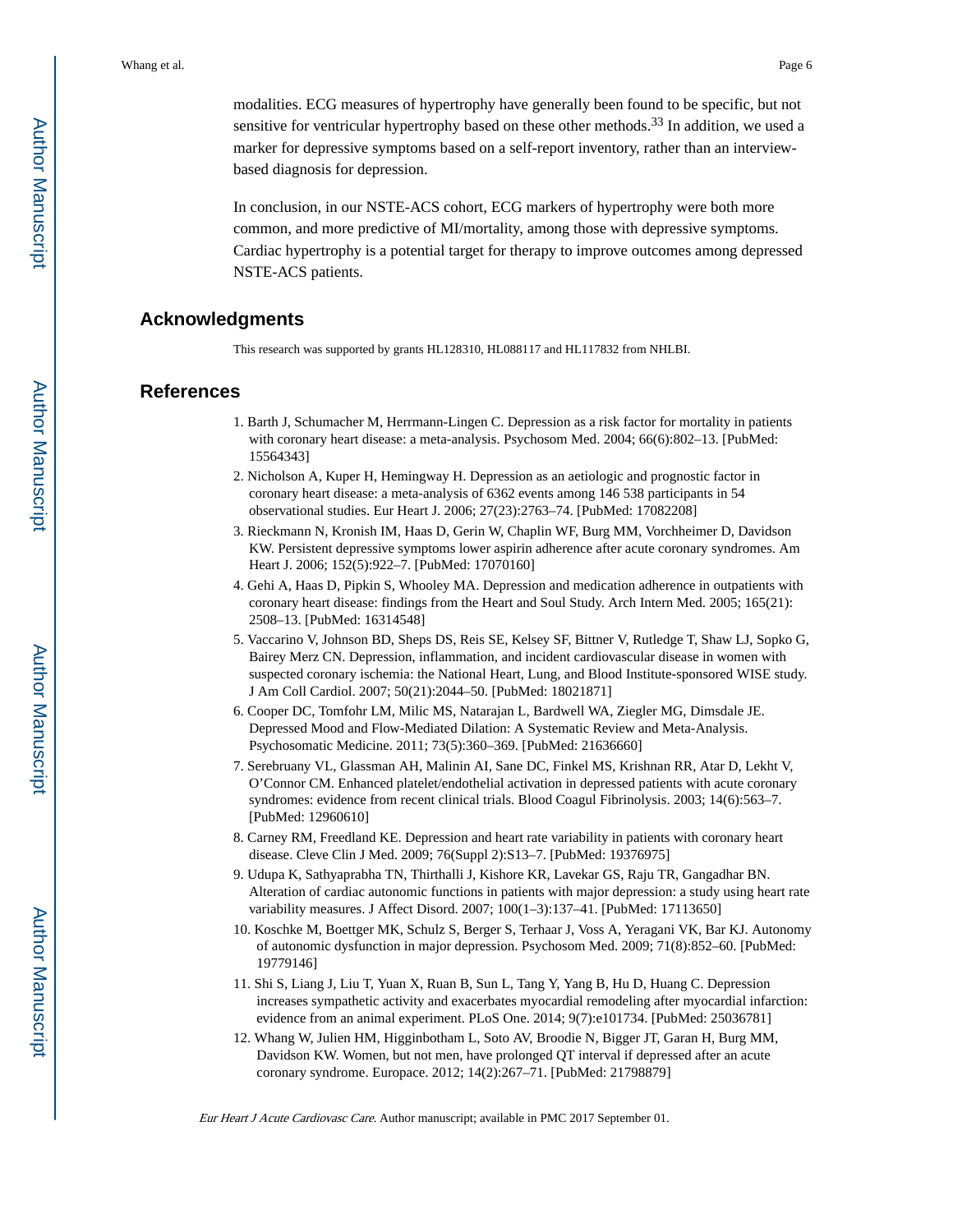- 13. Whang W, Peacock J, Soto AV, Borda T, Bhatt AB, Richardson SI, Burg M, Davidson KW. Relationship between premature ventricular complexes and depressive symptoms in non-STelevation acute coronary syndrome. European Heart Journal: Acute Cardiovascular Care. 2013; 2(1):61–67. [PubMed: 24040507]
- 14. Okin PM, Devereux RB, Nieminen MS, Jern S, Oikarinen L, Viitasalo M, Toivonen L, Kjeldsen SE, Julius S, Snapinn S, Dahlof B. Electrocardiographic strain pattern and prediction of cardiovascular morbidity and mortality in hypertensive patients. Hypertension. 2004; 44(1):48–54. [PubMed: 15173125]
- 15. Greve AM, Boman K, Gohlke-Baerwolf C, Kesaniemi YA, Nienaber C, Ray S, Egstrup K, Rossebo AB, Devereux RB, Kober L, Willenheimer R, Wachtell K. Clinical implications of electrocardiographic left ventricular strain and hypertrophy in asymptomatic patients with aortic stenosis: the Simvastatin and Ezetimibe in Aortic Stenosis study. Circulation. 2012; 125(2):346– 53. [PubMed: 22147903]
- 16. Westerhout CM, Lauer MS, James S, Fu Y, Wallentin L, Armstrong PW. Electrocardiographic left ventricular hypertrophy in GUSTO IV ACS: an important risk marker of mortality in women. Eur Heart J. 2007; 28(17):2064–9. [PubMed: 17600040]
- 17. Shaffer JA, Davidson KW, Schwartz JE, Shimbo D, Newman JD, Gurland BJ, Maurer MS. Prevalence and characteristics of anergia (lack of energy) in patients with acute coronary syndrome. Am J Cardiol. 2012; 110(9):1213–8. [PubMed: 22835409]
- 18. Cannon CP, Battler A, Brindis RG, Cox JL, Ellis SG, Every NR, Flaherty JT, Harrington RA, Krumholz HM, Simoons ML, Van De Werf FJ, Weintraub WS, Mitchell KR, Morrisson SL, Anderson HV, Cannom DS, Chitwood WR, Cigarroa JE, Collins-Nakai RL, Gibbons RJ, Grover FL, Heidenreich PA, Khandheria BK, Knoebel SB, Krumholz HL, Malenka DJ, Mark DB, McKay CR, Passamani ER, Radford MJ, Riner RN, Schwartz JB, Shaw RE, Shemin RJ, Van Fossen DB, Verrier ED, Watkins MW, Phoubandith DR, Furnelli T. American College of Cardiology key data elements and definitions for measuring the clinical management and outcomes of patients with acute coronary syndromes. A report of the American College of Cardiology Task Force on Clinical Data Standards (Acute Coronary Syndromes Writing Committee). J Am Coll Cardiol. 2001; 38(7): 2114–30. [PubMed: 11738323]
- 19. Beck A, Ward C, Mendelson M, Mock J, Erbaugh J. An inventory for measuring depression. Archives of general psychiatry. 1961; 4(6):561–71. [PubMed: 13688369]
- 20. Lesperance F, Frasure-Smith N, Juneau M, Theroux P. Depression and 1-year prognosis in unstable angina. Arch Intern Med. 2000; 160(9):1354–60. [PubMed: 10809041]
- 21. Frasure-Smith N, Lesperance F, Talajic M. Depression and 18-month prognosis after myocardial infarction. Circulation. 1995; 91(4):999–1005. [PubMed: 7531624]
- 22. Whang W, Shimbo D, Kronish IM, Duvall WL, Julien H, Iyer P, Burg MM, Davidson KW. Depressive symptoms and all-cause mortality in unstable angina pectoris (from the Coronary Psychosocial Evaluation Studies [COPES]). Am J Cardiol. 2010; 106(8):1104–7. [PubMed: 20920647]
- 23. Rutledge T, Reis SE, Olson M, Owens J, Kelsey SF, Pepine CJ, Mankad S, Rogers WJ, Sopko G, Cornell CE, Sharaf B, Merz CN. Depression is associated with cardiac symptoms, mortality risk, and hospitalization among women with suspected coronary disease: the NHLBI-sponsored WISE study. Psychosom Med. 2006; 68(2):217–23. [PubMed: 16554386]
- 24. Okin PM, Roman MJ, Devereux RB, Kligfield P. Electrocardiographic identification of increased left ventricular mass by simple voltage-duration products. J Am Coll Cardiol. 1995; 25(2):417–23. [PubMed: 7829796]
- 25. Kim YH, Kim SH, Lim SY, Cho GY, Baik IK, Lim HE, Na JO, Han SW, Ko YH, Shin C. Relationship between depression and subclinical left ventricular changes in the general population. Heart. 2012; 98(18):1378–83. [PubMed: 22843093]
- 26. Barton DA, Dawood T, Lambert EA, Esler MD, Haikerwal D, Brenchley C, Socratous F, Kaye DM, Schlaich MP, Hickie I, Lambert GW. Sympathetic activity in major depressive disorder: identifying those at increased cardiac risk? J Hypertens. 2007; 25(10):2117–24. [PubMed: 17885556]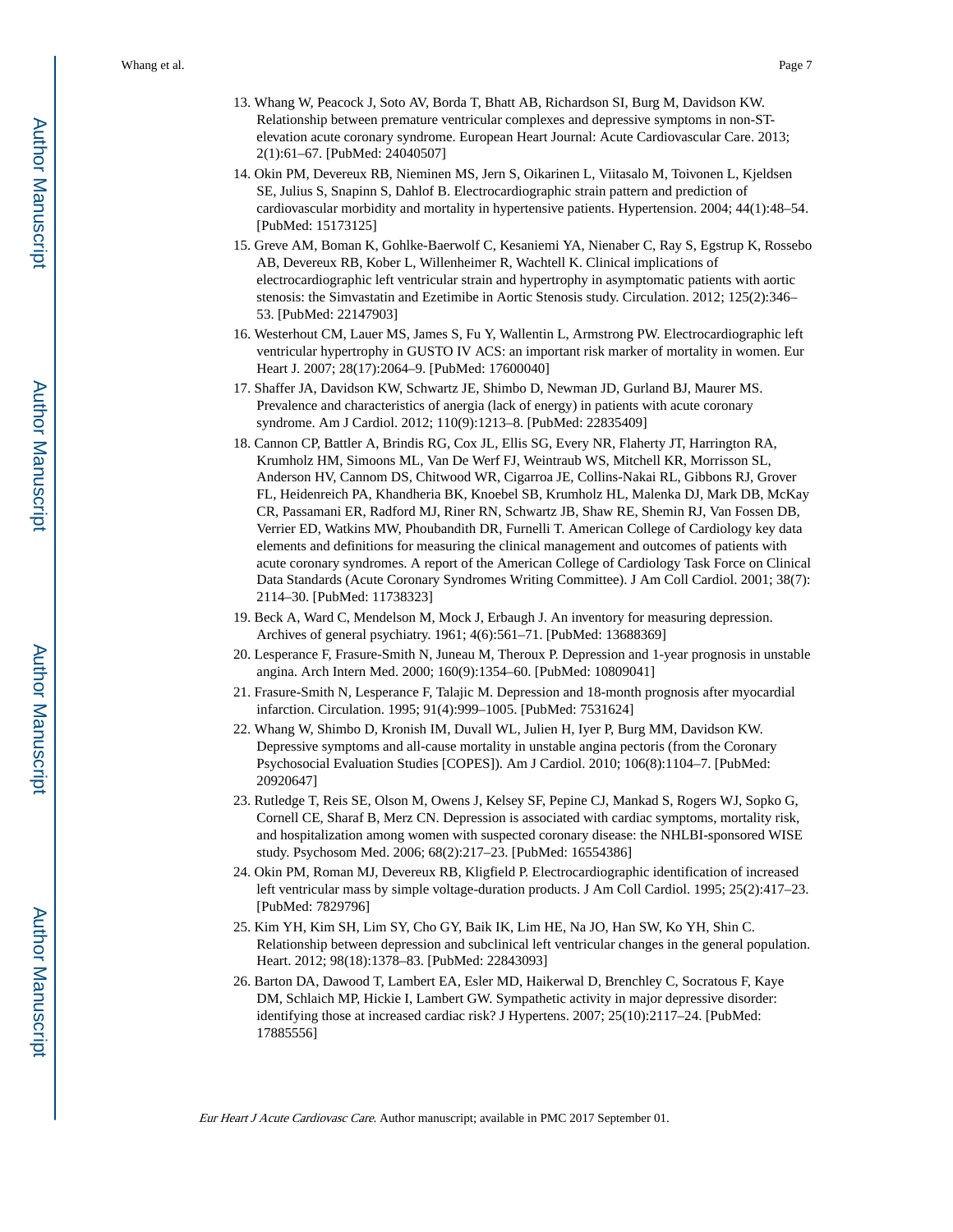- 27. Frazier L, Yu E, Sanner J, Liu F, Udtha M, Cron S, Coulter S, Bogaev RC. Gender Differences in Self-Reported Symptoms of Depression among Patients with Acute Coronary Syndrome. Nurs Res Pract. 2012; 2012:109251. [PubMed: 22567222]
- 28. Berkman LF, Blumenthal J, Burg M, Carney RM, Catellier D, Cowan MJ, Czajkowski SM, DeBusk R, Hosking J, Jaffe A, Kaufmann PG, Mitchell P, Norman J, Powell LH, Raczynski JM, Schneiderman N. Effects of treating depression and low perceived social support on clinical events after myocardial infarction: the Enhancing Recovery in Coronary Heart Disease Patients (ENRICHD) Randomized Trial. Jama. 2003; 289(23):3106–16. [PubMed: 12813116]
- 29. van Melle JP, de Jonge P, Honig A, Schene AH, Kuyper AM, Crijns HJ, Schins A, Tulner D, van den Berg MP, Ormel J. Effects of antidepressant treatment following myocardial infarction. Br J Psychiatry. 2007; 190:460–6. [PubMed: 17541103]
- 30. Glassman AH, O'Connor CM, Califf RM, Swedberg K, Schwartz P, Bigger JT Jr, Krishnan KR, van Zyl LT, Swenson JR, Finkel MS, Landau C, Shapiro PA, Pepine CJ, Mardekian J, Harrison WM, Barton D, McLvor M. Sertraline treatment of major depression in patients with acute MI or unstable angina. JAMA. 2002; 288(6):701–9. [PubMed: 12169073]
- 31. Davidson KW, Rieckmann N, Clemow L, Schwartz JE, Shimbo D, Medina V, Albanese G, Kronish I, Hegel M, Burg MM. Enhanced depression care for patients with acute coronary syndrome and persistent depressive symptoms: coronary psychosocial evaluation studies randomized controlled trial. Arch Intern Med. 2010; 170(7):600–8. [PubMed: 20386003]
- 32. Bang CN, Devereux RB, Okin PM. Regression of electrocardiographic left ventricular hypertrophy or strain is associated with lower incidence of cardiovascular morbidity and mortality in hypertensive patients independent of blood pressure reduction - A LIFE review. J Electrocardiol. 2014; 47(5):630–5. [PubMed: 25052475]
- 33. Rautaharju PM, Soliman EZ. Electrocardiographic left ventricular hypertrophy and the risk of adverse cardiovascular events: A critical appraisal. Journal of Electrocardiology. 2014; 47(5):649– 654. [PubMed: 25012077]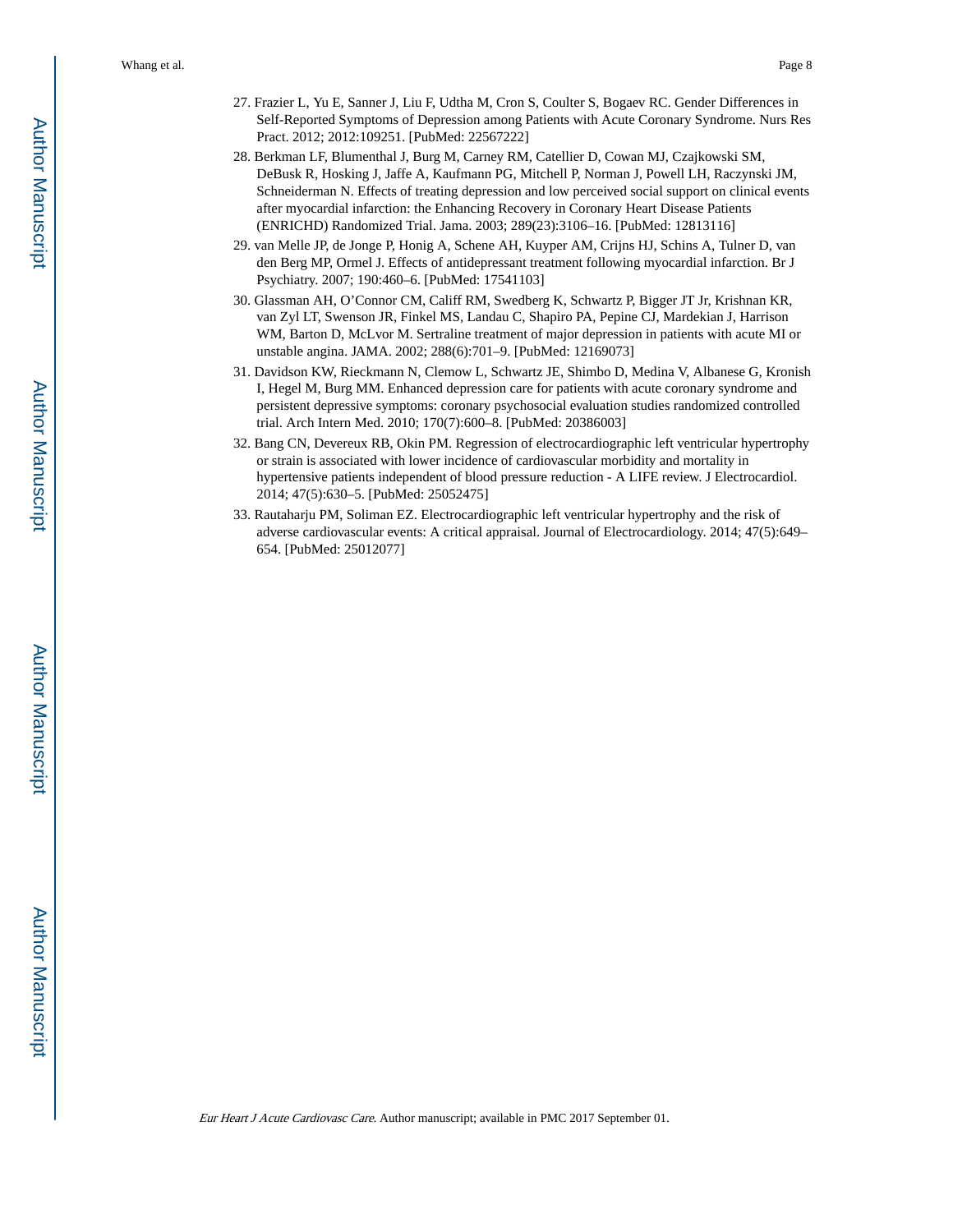

#### **Figure.**

Hazard functions for time to myocardial infarction or all-cause mortality, comparing subjects both with Beck Depression Inventory score 10 and left ventricular hypertrophy with strain (high depression, ECG positive) versus the average of the other 3 groups. Hazard functions are adjusted for age, sex, body mass index, ACS type, hypertension, diabetes mellitus, left ventricular ejection fraction <0.40, estimated glomerular filtration rate <60 ml/min/1.73 m<sup>2</sup>, admission systolic blood pressure, ECG heart rate, smoking, antidepressant use, and beta blocker use.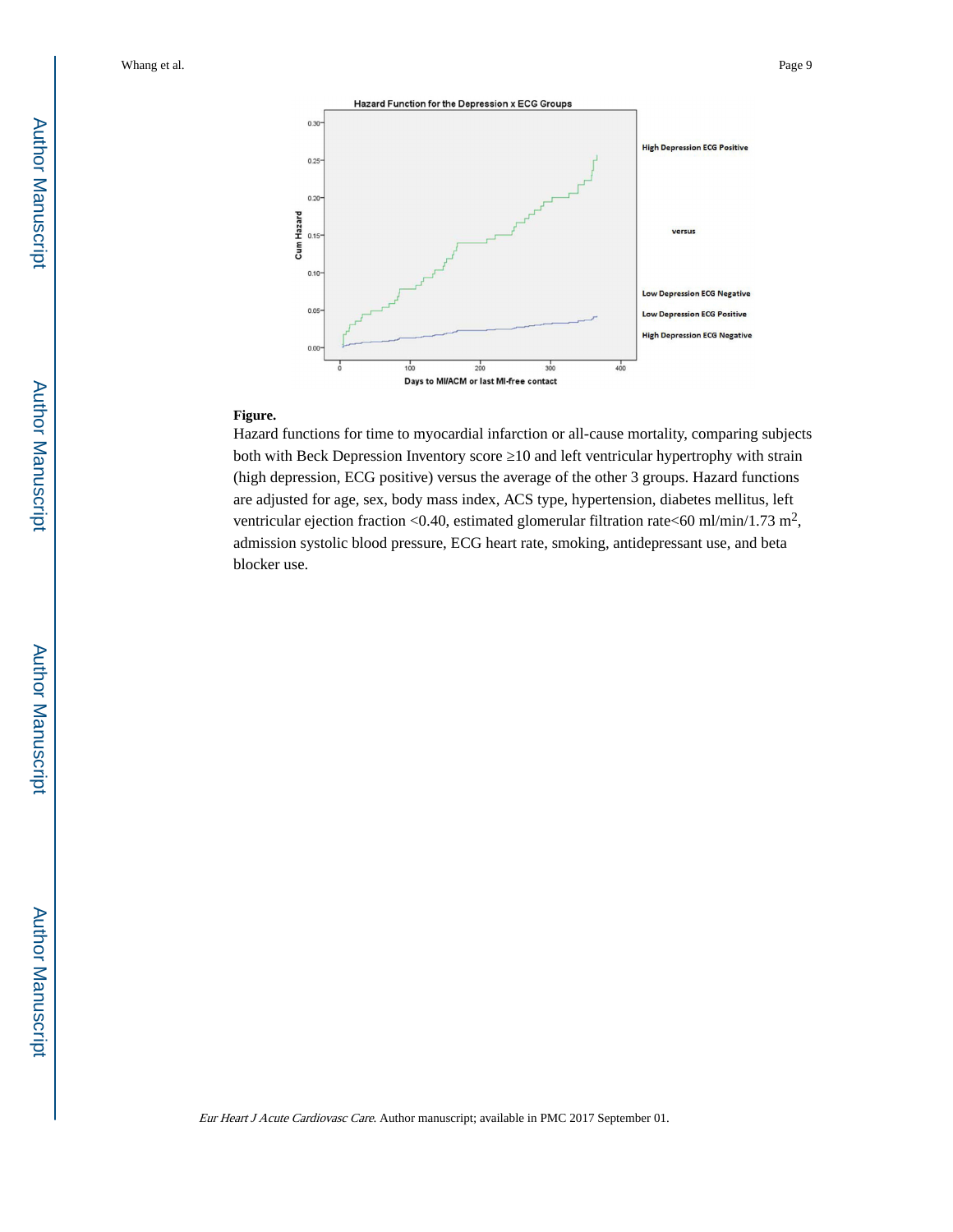#### **Table 1**

Characteristics of categories of participants based on cutoff values for Beck Depression Inventory (BDI) score

|                                     | $BDI < 10$ (n=516) | <b>BDI</b> 10 $(n=253)$ | P value |
|-------------------------------------|--------------------|-------------------------|---------|
| Age, years                          | 63.3(11.1)         | 61.7(11.2)              | 0.07    |
| Female, %                           | 28.1               | 48.6                    | < 0.01  |
| Black %                             | 17.0               | 27.6                    | < 0.01  |
| BMI >25                             | 78.1               | 79.8                    | 0.64    |
| Hypertension, %                     | 78.9               | 83.8                    | 0.12    |
| LVEF<0.40, %                        | 7.2                | 9.1                     | 0.39    |
| ECG Heart rate, BPM                 | 66.7(11.4)         | 68.8 (12.2)             | 0.02    |
| Diabetes mellitus, %                | 31.6               | 41.9                    | 0.02    |
| eGFR <60 ml/min/1.73 m <sup>2</sup> | 24.7               | 25.4                    | 0.86    |
| Smoking, %                          | 48.4               | 56.5                    | 0.04    |
| Beta blocker, %                     | 52.3               | 58.1                    | 0.14    |
| Antidepressant, %                   | 11.0               | 31.2                    | < 0.01  |
| Non-STEMI, %                        | 35.3               | 34.0                    | 0.75    |
| <b>BDI</b> score                    | 4.2(2.7)           | 15.8(6.0)               | < 0.01  |
| CP-LVH, %                           | 9.9                | 19.0                    | < 0.01  |
| ECG-strain. %                       | 23.8               | 36.0                    | < 0.01  |
| CP-LVH & ECG-strain, %              | 6.4                | 12.6                    | < 0.01  |

Values are mean (standard deviation) or percentages. P values correspond to chi-square tests for categorical variables, analysis of variance for continuous variables.

BMI = body mass index; LVEF = left ventricular ejection fraction; BPM = beats per minute; BDI= Beck Depression Inventory; ECG=electrocardiogram; CP-LVH = left ventricular hypertrophy by Cornell product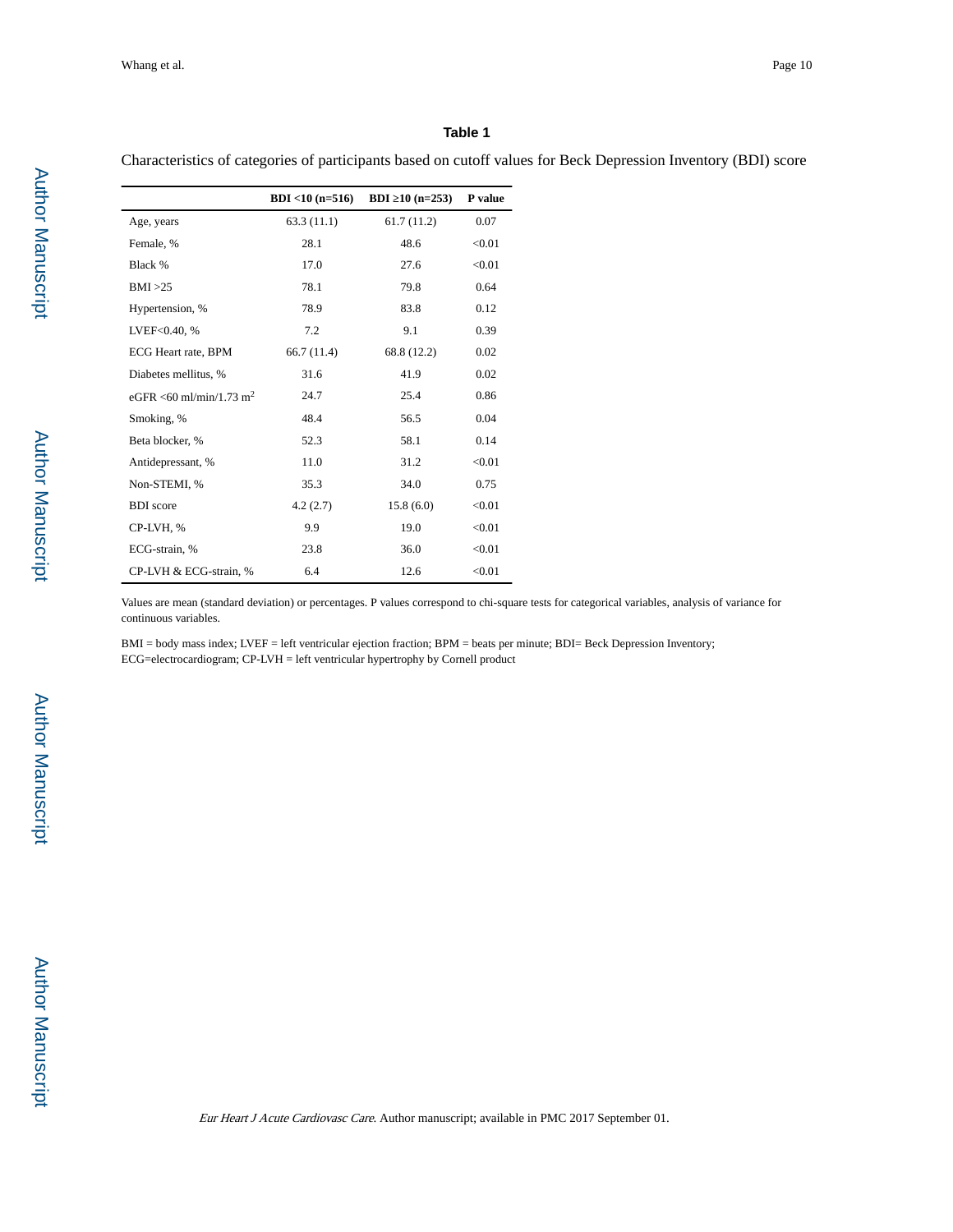#### **Table 2**

Odds ratios for different ECG indicators of hypertrophy associated with depressive symptoms (BDI = 10).

|                              | Age/sex/race adjusted<br>P value |       | <b>Multivariable</b> | P value |
|------------------------------|----------------------------------|-------|----------------------|---------|
| Model 1: CP-LVH              |                                  |       |                      |         |
| <b>BDI</b> 10                | 1.76(1.13, 2.76)                 | 0.013 | 1.95(1.19, 3.18)     | 0.008   |
| Model 2: ECG-strain          |                                  |       |                      |         |
| <b>BDI</b> 10                | 1.59(1.13, 2.24)                 | 0.008 | 1.74(1.18, 2.56)     | 0.005   |
| Model 3: CP-LVH & ECG-strain |                                  |       |                      |         |
| - 10<br>BDI.                 | 1.85(1.09, 3.13)                 | 0.023 | 2.33(1.28, 4.25)     | 0.006   |

\* All multivariable models also adjust for body mass index, ACS type, hypertension, diabetes mellitus, left ventricular ejection fraction <0.40, estimated glomerular filtration rate<60 ml/min/1.73 m<sup>2</sup>, admission systolic blood pressure, ECG heart rate, smoking, antidepressant use, and beta blocker use.